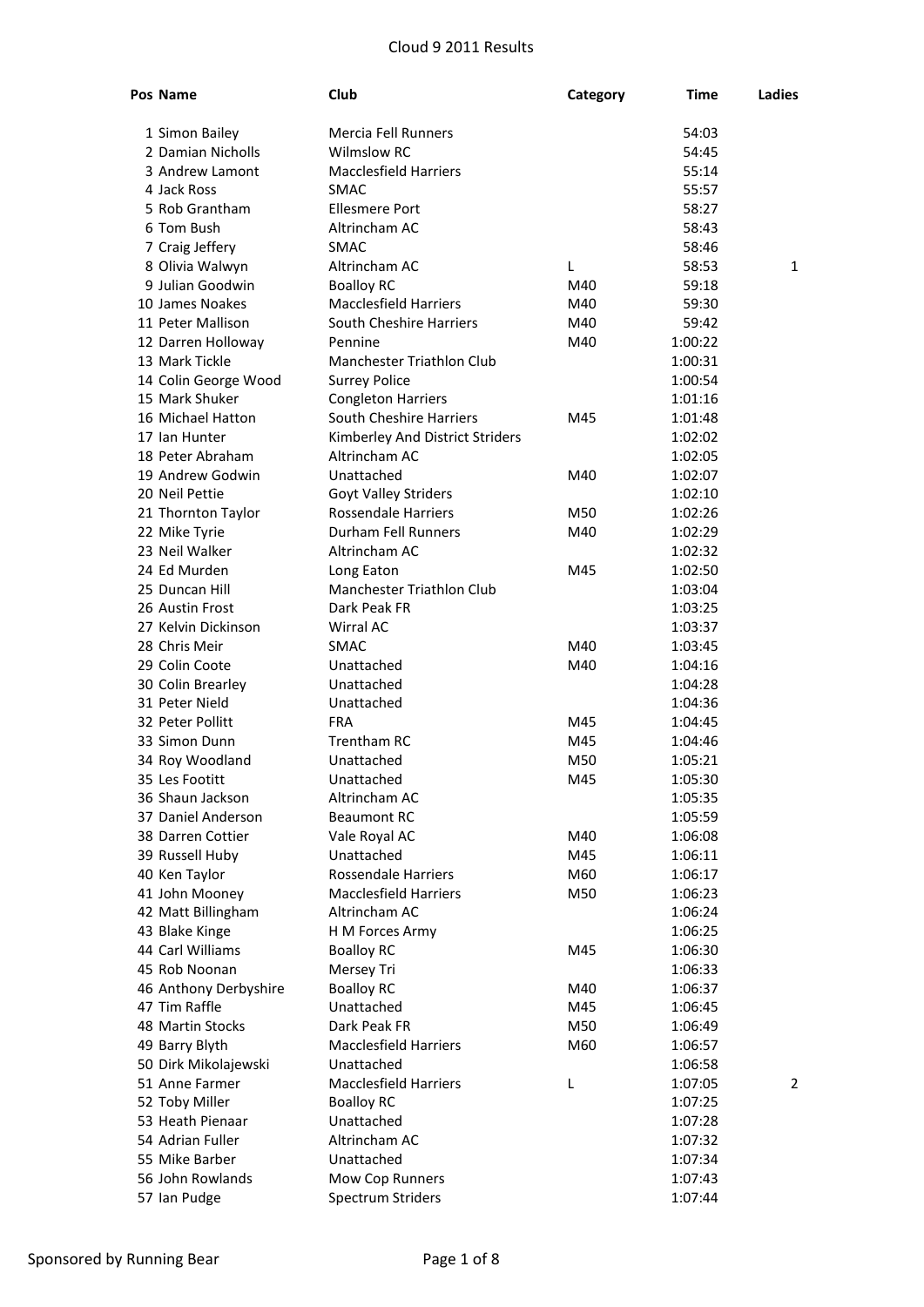| Pos Name                 | Club                             | Category | Time    | Ladies         |
|--------------------------|----------------------------------|----------|---------|----------------|
| 58 Liz Mahon             | Unattached                       | L        | 1:07:47 | 3              |
| 59 Gareth Dodd           | Whitchurch Whippets              |          | 1:07:50 |                |
| 60 Michael Hodgkinson    | Unattached                       |          | 1:07:51 |                |
| 61 Nick Dickens          | Unattached                       | M40      | 1:07:53 |                |
| 62 Helen Evans           | <b>Macclesfield Harriers</b>     | L        | 1:07:54 | 4              |
| 63 Bruce Humphrey        | Altrincham AC                    |          | 1:07:55 |                |
| 64 Andrew Moore          | Dark Peak FR                     | M50      | 1:07:56 |                |
| 65 Peter Smith           | Unattached                       | M40      | 1:07:57 |                |
| 66 Ian Fraser            | <b>FRA</b>                       | M45      | 1:07:58 |                |
| 67 Chris McDermott       | <b>Macclesfield Harriers</b>     |          | 1:08:06 |                |
| 68 James Chamberlain     | Unattached                       |          | 1:08:13 |                |
| 69 Sandra Lewis          | Altrincham AC                    | L        | 1:08:24 | 5              |
| 70 Angela Jordan         | <b>Stainland Lions RC</b>        | L        | 1:08:25 | 6              |
| 71 Kevin Price           | Mow Cop Runners                  | M45      | 1:08:30 |                |
| 72 Mick Moorhouse        | Matlock AC                       | M55      | 1:08:35 |                |
| 73 Lee Mahon             | Unattached                       |          | 1:08:40 |                |
| 74 William Andrew Rimmer | Unattached                       |          | 1:08:50 |                |
| 75 Cara Kavanagh         | Sale Harriers                    | L        | 1:08:52 | $\overline{7}$ |
| 76 Christopher Harding   | <b>Goyt Valley Striders</b>      | M55      | 1:08:53 |                |
| 77 Trevor Hindle         | <b>Goyt Valley Striders</b>      | M45      | 1:08:57 |                |
| 78 Mauricio Carter       | Unattached                       |          | 1:09:04 |                |
| 79 Brian Nolan           | Unattached                       | M45      | 1:09:05 |                |
| 80 Dave Thompson         | Vale Royal AC                    | M45      | 1:09:11 |                |
| 81 Maurice James Reid    | Newport & District RC            | M40      | 1:09:15 |                |
| 82 Matt Sheehan          | <b>Mercia Fell Runners</b>       | M45      | 1:09:23 |                |
| 83 Lee Grant             | <b>Goyt Valley Striders</b>      | M40      | 1:09:30 |                |
| 84 Alex Mason            | Unattached                       |          | 1:09:38 |                |
| 85 Ros Viner             | Unattached                       | L        | 1:09:43 | 8              |
| 86 Kenneth House         | LUA                              |          | 1:09:50 |                |
| 87 Don Haughton          | <b>Razzers Runners</b>           | M45      | 1:09:51 |                |
| 88 Paul Booth            | Unattached                       |          | 1:10:00 |                |
| 89 Tim Derbyshire        | <b>Boalloy RC</b>                |          | 1:10:01 |                |
| 90 Andy Cleworth         | <b>Greater Manchester Police</b> |          | 1:10:05 |                |
| 91 Andrew Mayers         | South Cheshire Harriers          | M40      | 1:10:17 |                |
| 92 Paul Parker           | Unattached                       | M40      | 1:10:18 |                |
| 93 Martin Shelley        | LUA                              | M40      | 1:10:19 |                |
| 94 Stephen Fosbrook      | Unattached                       |          | 1:10:20 |                |
| 95 Clive Greatorex       | <b>Todmorden Harriers</b>        | M45      | 1:10:31 |                |
| 96 Andrew Gray           | Unattached                       |          | 1:10:47 |                |
| 97 Tim Walton            | <b>Macclesfield Harriers</b>     | M40      | 1:10:56 |                |
| 98 Richard Hudson        | Unattached                       |          | 1:10:58 |                |
| 99 Chris Wade            | <b>Boalloy RC</b>                |          | 1:11:03 |                |
| 100 Michael Ireland      | Rossendale Harriers              | M45      | 1:11:08 |                |
| 101 Steve Broadfoot      | Northern Vets AC                 | M45      | 1:11:15 |                |
| 102 David Woodhead       | <b>Pudsey Pacers</b>             |          | 1:11:16 |                |
| 103 Rich White           | <b>Glossopdale Harriers</b>      |          | 1:11:27 |                |
| 104 Robin Britton        | <b>SMAC</b>                      | M60      | 1:11:38 |                |
| 105 Margaret Beever      | <b>Stainland Lions RC</b>        | L.       | 1:11:40 | 9              |
| 106 Donald O'Brien       | <b>Buxton AC</b>                 | M50      | 1:11:13 |                |
| 107 Alan Bocking         | <b>Cheshire Hill Racers</b>      | M55      | 1:11:13 |                |
| 108 Jeremy Bygrave       | <b>Wilmslow RC</b>               |          | 1:11:13 |                |
| 109 Mark Smith           | Tattenhall                       |          | 1:11:43 |                |
| 110 Michael Toman        | Rossendale Harriers              | M45      | 1:11:43 |                |
| 111 Alistair Richards    | Unattached                       |          | 1:12:16 |                |
| 112 Gregory Lambert      | Vale Royal AC                    | M40      | 1:12:19 |                |
| 113 Jo Mayland           | <b>SMAC</b>                      | L        | 1:12:28 | 10             |
| 114 Michael Thelwell     | North Wales Road Runners         |          | 1:12:35 |                |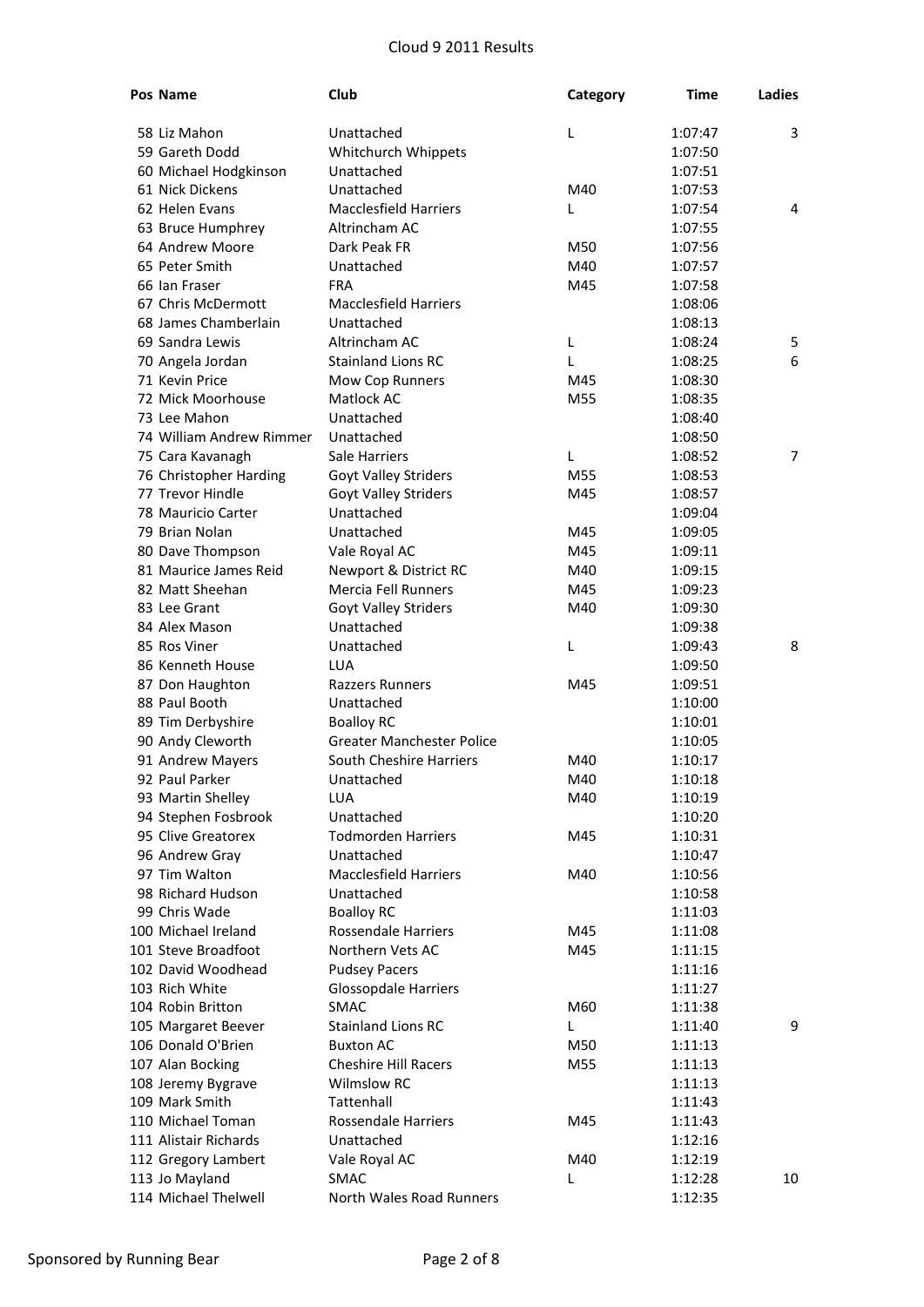| Pos Name                           | Club                                | Category | Time               | Ladies |
|------------------------------------|-------------------------------------|----------|--------------------|--------|
| 115 Alasdair MacDonald             | Uknetrunner                         | M45      | 1:12:35            |        |
| 116 Robert Chambers                | Tattenhall                          |          | 1:12:40            |        |
| 117 Jayne Dickens                  | <b>Trentham RC</b>                  | L40      | 1:12:46            | 11     |
| 118 Emma Gregory                   | <b>Bowland Fell Runners</b>         | L        | 1:13:08            | 12     |
| 119 Russell Gibbey                 | South Cheshire Harriers             |          | 1:13:08            |        |
| 120 Ken Burgess                    | Altrincham AC                       | M65      | 1:13:15            |        |
| 121 Andrew Barton                  | Altrincham AC                       |          | 1:13:22            |        |
| 122 Geoff Pettengell               | Mow Cop Runners                     | M50      | 1:13:23            |        |
| 123 Mike Clayton                   | Unattached                          |          | 1:13:24            |        |
| 124 Mike Symons                    | <b>Manchester YMCA Harriers</b>     | M40      | 1:13:27            |        |
| 125 Paul Chrisp                    | Unattached                          | M45      | 1:13:31            |        |
| 126 Brandon Mills                  | Unattached                          | M40      | 1:13:33            |        |
| 127 Robert Picken                  | Unattached                          |          | 1:13:39            |        |
| 128 Helen Kirk                     | Dark Peak FR                        | L        | 1:13:42            | 13     |
| 129 Geoff Kirk                     | Dark Peak FR                        | M50      | 1:13:43            |        |
| 130 Chris Chaddock                 | <b>SMAC</b>                         |          | 1:13:45            |        |
| 131 Jane Staite                    | <b>Telford Harriers</b>             | L45      | 1:13:47            | 14     |
| 132 Pete Robinson                  | Pennine                             | L        | 1:13:54            | 15     |
| 133 Matt Cook                      | LUA                                 |          | 1:14:04            |        |
| 134 Rosie Fearon                   | <b>Trafford AC</b>                  | L        | 1:14:05            | 16     |
| 135 Richard Green                  | Pensby Runners                      | M40      | 1:14:08            |        |
| 136 James McInerney                | <b>Active Challenge</b>             |          | 1:14:19            |        |
| 137 Michael Reynolds               | Unattached                          | M40      | 1:14:22            |        |
| 138 Joe Atherton                   | <b>Stafford Harriers</b>            | M50      | 1:14:22            |        |
| 139 Alan Webster                   | <b>Macclesfield Harriers</b>        | M50      | 1:14:27            |        |
| 140 Richard Ross                   | Unattached                          | M45      | 1:14:28            |        |
| 141 Bill McDonnell                 | Pensby Runners                      | M55      | 1:14:39            |        |
| 142 William Richardson             | Unattached                          | M40      | 1:14:44            |        |
| 143 Neil Morgan                    | LUA                                 | M40      | 1:14:51            |        |
| 144 Charles Ashley                 | <b>Wrexham AAC</b>                  | M50      | 1:14:55            |        |
| 145 Alan Williams                  | Unattached                          |          | 1:14:57            |        |
| 146 Craig Partridge                | Altrincham AC                       | M40      | 1:15:01            |        |
| 147 Scott Overton                  | Unattached                          |          | 1:15:09            |        |
| 148 Ann Marie Jones                | Altrincham AC                       | L55      | 1:15:13            | 17     |
| 149 Paul Jackson                   | Cheshire Hash House Harriers        | M50      | 1:15:18            |        |
| 150 Paul Graveney                  | Unattached                          |          | 1:15:19            |        |
| 151 John Picken                    | Unattached                          | M40      | 1:15:20            |        |
| 152 Peter Graham                   | Unattached                          |          | 1:15:21            |        |
| 153 James Dean                     | Goyt Valley Striders                |          | 1:15:24            |        |
| 154 Anthony Hadfield               | South Cheshire Harriers             | M40      | 1:15:25            |        |
| 155 Tom Russell                    | <b>Boalloy RC</b>                   | M40      | 1:15:29            |        |
| 156 Austin Haffendon               | Unattached                          |          | 1:15:31            |        |
| 157 Sally Howarth                  | <b>Trafford AC</b>                  | L45      | 1:15:34            | 18     |
| 158 Trevor Longman                 | <b>Macclesfield Harriers</b>        | M60      | 1:15:36            |        |
| 159 Phil Fortun                    | <b>FRA</b>                          |          | 1:15:38            |        |
| 160 Tonia Richardson               | <b>Totley AC</b>                    | L50      | 1:15:41            | 19     |
| 161 Paul Wright                    | Unattached                          | M45      | 1:15:44            |        |
| 162 Tim Ruck                       | Pennine                             |          | 1:15:55            |        |
| 163 David Edel                     | SMAC                                | M55      | 1:16:00            |        |
| 164 Kevin Day                      | Goyt Valley Striders                | M45      | 1:16:04            |        |
| 165 Matthew Ling                   | LUA                                 | M45      | 1:16:14<br>1:16:18 |        |
| 166 Nigel Crompton                 | Pensby Runners<br>Unattached        |          | 1:16:21            |        |
| 167 Chris King                     |                                     |          |                    |        |
| 168 Neil Taylor<br>169 Scott Lally | Skelmersdale Harriers<br>Unattached | M40      | 1:16:27            |        |
| 170 Barrie Jones                   | Unattached                          | M40      | 1:16:32            |        |
| 171 Steven Gavin                   | Sale Harriers                       | M40      | 1:16:35<br>1:16:37 |        |
|                                    |                                     |          |                    |        |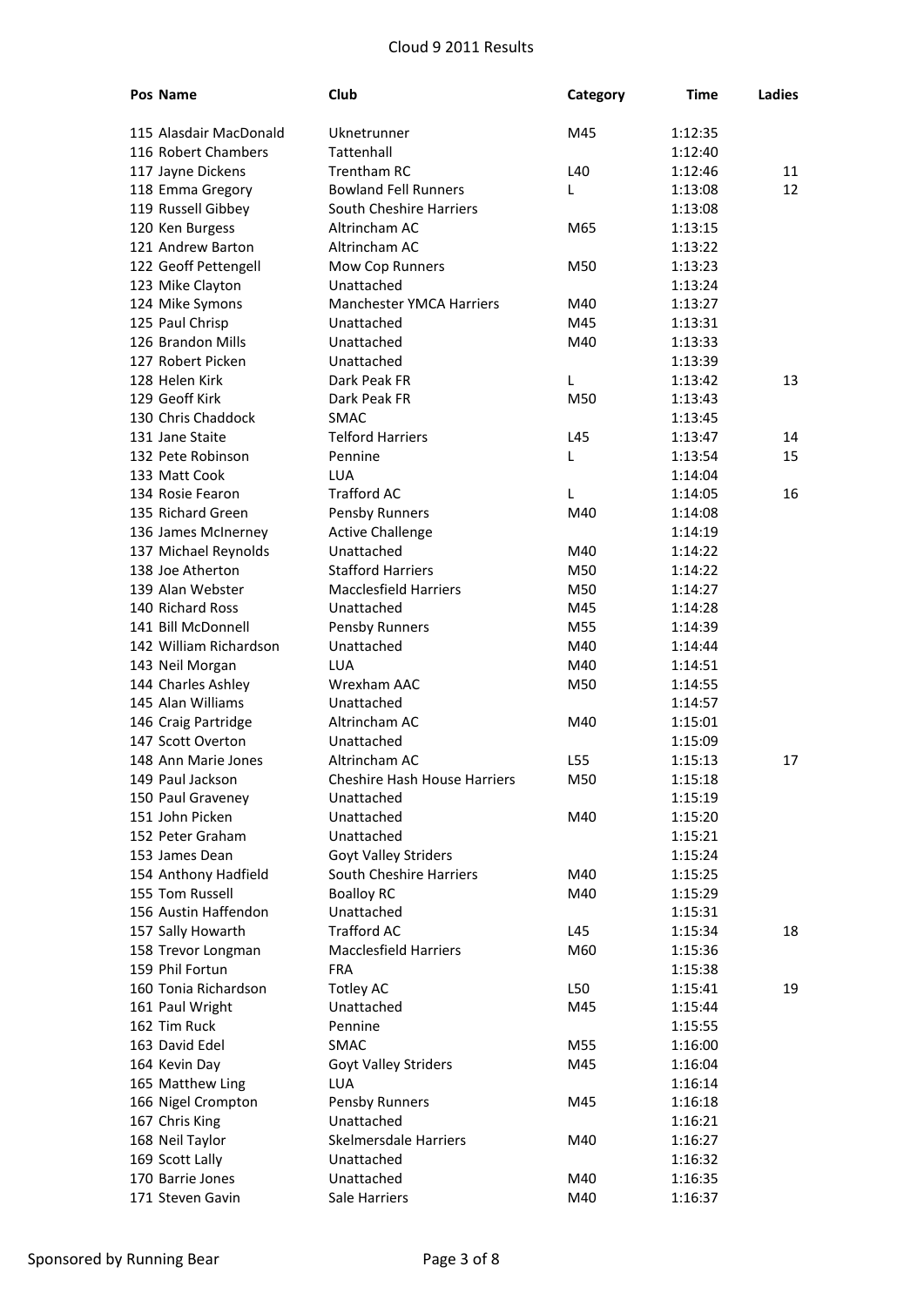| Pos Name               | Club                                | Category | Time    | Ladies |
|------------------------|-------------------------------------|----------|---------|--------|
| 172 Dez Mitchell       | Glossopdale Harriers                | M40      | 1:16:40 |        |
| 173 David Morris       | <b>Cheshire Hash House Harriers</b> | M40      | 1:16:48 |        |
| 174 Charlie Rowlands   | South Cheshire Harriers             | M40      | 1:16:52 |        |
| 175 Chris Smith        | LUA                                 |          | 1:16:55 |        |
| 176 Tim Knight         | Unattached                          | M45      | 1:17:05 |        |
| 177 Ian Scott          | Unattached                          | M50      | 1:17:07 |        |
| 178 Christopher Done   | Unattached                          |          | 1:17:16 |        |
| 179 Peter Hampshire    | Pensby Runners                      |          | 1:17:17 |        |
| 180 Bradley Scott      | <b>Boalloy RC</b>                   |          | 1:17:18 |        |
| 181 Robert Mayers      | South Cheshire Harriers             | M45      | 1:17:24 |        |
| 182 Ian Waddell        | Goyt Valley Striders                | M45      | 1:17:25 |        |
| 183 Dianne Bygrave     | <b>Wilmslow RC</b>                  | L        | 1:17:34 | 20     |
| 184 Nicholas Hackett   | South Cheshire Harriers             |          | 1:17:37 |        |
| 185 Wian Marsh         | Mow Cop Runners                     |          | 1:17:47 |        |
| 186 Michael Jones      | Altrincham AC                       | M55      | 1:17:49 |        |
| 187 Stephen Whincup    | South Cheshire Harriers             | M50      | 1:17:55 |        |
| 188 Amanda Purves      | Newport & District RC               | L45      | 1:17:57 | 21     |
| 189 Andrew Coles       | Newport & District RC               | M45      | 1:18:00 |        |
| 190 Michael Brooke     | Unattached                          | M60      | 1:18:06 |        |
| 191 Andrew Vincent     | Unattached                          | M45      | 1:18:09 |        |
| 192 Alan Williams      | Altrincham AC                       | M50      | 1:18:17 |        |
| 193 Martin Durrant     | Tattenhall                          | M50      | 1:18:19 |        |
| 194 George Lamplough   | <b>SMAC</b>                         | M40      | 1:18:21 |        |
| 195 Laura Bostock      | Altrincham AC                       | L        | 1:18:23 | 22     |
| 196 James Sherratt     | Unattached                          |          | 1:18:27 |        |
| 197 Nigel Hopper       | <b>Biddulph RC</b>                  | M40      | 1:18:29 |        |
| 198 Roger Coleman      | <b>Stockport Harriers</b>           | M50      | 1:18:36 |        |
| 199 Andy Smith         | Unattached                          | M45      | 1:18:37 |        |
| 200 Andrew Addis       | Mow Cop Runners                     | M55      | 1:18:40 |        |
| 201 Mark Wright        | <b>Razzers Runners</b>              | M60      | 1:18:41 |        |
| 202 Peter Carpenter    | Unattached                          | M50      | 1:18:42 |        |
| 203 Katy Thornhill     | <b>Goyt Valley Striders</b>         | L        | 1:18:43 | 23     |
| 204 Martin Lee Hayward | Unattached                          |          | 1:18:44 |        |
| 205 Peter Doherty      | Unattached                          | M45      | 1:18:45 |        |
| 206 Neil Murphy        | Macclesfield Harriers               | M50      | 1:18:49 |        |
| 207 Fraser Kerr        | Unattached                          | M45      | 1:18:50 |        |
| 208 Michael Done       | Unattached                          | M40      | 1:18:52 |        |
| 209 Simon Higgins      | <b>LUA</b>                          |          | 1:18:53 |        |
| 210 Clay Lenhart       | Penny Lane Striders                 |          | 1:19:01 |        |
| 211 Martin Johnson     | Unattached                          | M45      | 1:19:11 |        |
| 212 Mark Anderton      | Unattached                          |          | 1:19:14 |        |
| 213 David James        | Unattached                          | M45      | 1:19:16 |        |
| 214 Andrew Stone       | Unattached                          | M40      | 1:19:23 |        |
| 215 Steve Quinn        | Unattached                          |          | 1:19:38 |        |
| 216 Nicholas Hackett   | South Cheshire Harriers             |          | 1:19:43 |        |
| 217 Paul Clutterbuck   | Vale Royal AC                       | M40      | 1:19:46 |        |
| 218 Steph Loach        | Pensby Runners                      | L        | 1:19:51 | 24     |
| 219 Tony Ryan          | Unattached                          | M45      | 1:20:00 |        |
| 220 Giles Cobbley      | Unattached                          |          | 1:20:03 |        |
| 221 Kate Lightfoot     | Tattenhall                          | L        | 1:20:05 | 25     |
| 222 Gaynor Sanders     | Unattached                          | L40      | 1:20:12 | 26     |
| 223 Ian Newsham        | Vale Royal AC                       | M45      | 1:20:18 |        |
| 224 Warren Hamlin      | Unattached                          |          | 1:20:20 |        |
| 225 Paul Broadhurst    | <b>Sneyd Striders</b>               | M40      | 1:20:21 |        |
| 226 Steve Wilkinson    | <b>LUA</b>                          | M40      | 1:20:32 |        |
| 227 Wayne Grant        | <b>Goyt Valley Striders</b>         |          | 1:20:34 |        |
| 228 Tony Hulme         | Wilmslow RC                         | M60      | 1:20:37 |        |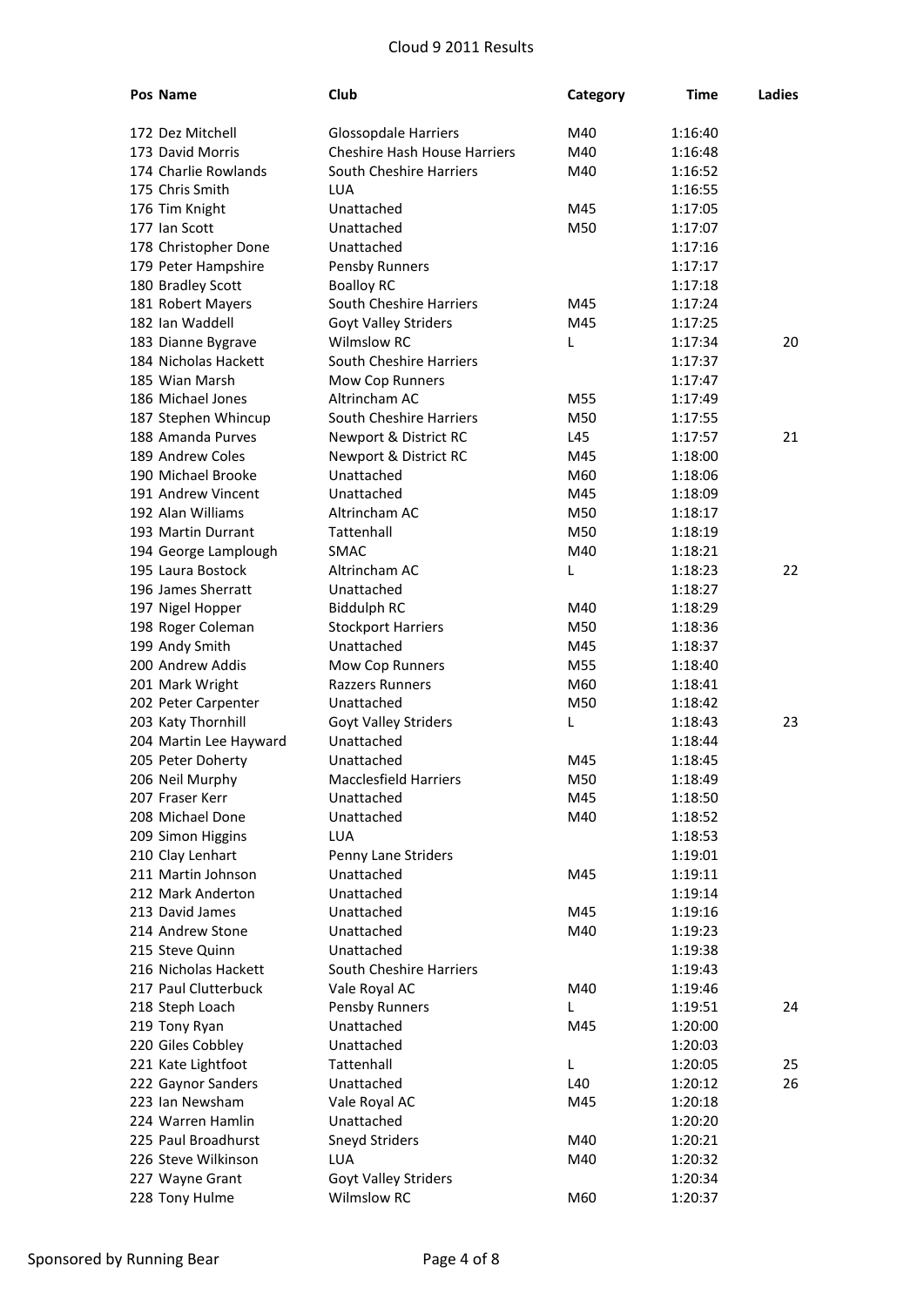| <b>Pos Name</b>       | Club                            | Category | <b>Time</b> | <b>Ladies</b> |
|-----------------------|---------------------------------|----------|-------------|---------------|
| 229 Mark Pendlebury   | <b>Holmes Chapel Harriers</b>   | M50      | 1:20:39     |               |
| 230 Brian Mackey      | Uttoxeter RR                    | M65      | 1:20:46     |               |
| 231 Tom Rice          | Unattached                      |          | 1:20:57     |               |
| 232 Stephen Green     | Unattached                      | M45      | 1:21:05     |               |
| 233 Geraldine Thomas  | Unattached                      | L40      | 1:21:06     | 27            |
| 234 Paul Rowland      | <b>FRA</b>                      | M50      | 1:21:07     |               |
| 235 Andy Gray         | Unattached                      |          | 1:21:07     |               |
| 236 Stephen Diesner   | <b>LUA</b>                      | M45      | 1:21:13     |               |
| 237 Paul Minshull     | <b>Boalloy RC</b>               | M50      | 1:21:16     |               |
| 238 Carolyn Whittle   | <b>Goyt Valley Striders</b>     | L        | 1:21:18     | 28            |
| 239 Michael Greenwood | <b>Macclesfield Harriers</b>    | M45      | 1:21:21     |               |
| 240 Iain Annison      | Pensby Runners                  |          | 1:21:27     |               |
| 241 Tracy Ireland     | <b>Rossendale Harriers</b>      | L40      | 1:21:31     | 29            |
| 242 Ian Coates        | <b>SMAC</b>                     |          | 1:21:37     |               |
| 243 Mark Proudlove    | Unattached                      | M45      | 1:21:38     |               |
| 244 Kevin Uzzell      | <b>Stone Master Marathoners</b> | M60      | 1:21:49     |               |
| 245 Gary Willock      | Unattached                      | M40      | 1:21:54     |               |
| 246 Ross Kennedy      | Unattached                      |          | 1:21:55     |               |
| 247 Steve Smith       | Vale Royal AC                   | M40      | 1:22:02     |               |
| 248 Jayne Lomax       | Vale Royal AC                   | L40      | 1:22:03     | 30            |
| 249 Sian Mead         | Matlock AC                      | L45      | 1:22:10     | 31            |
| 250 Steve Lomas       | <b>Macclesfield Harriers</b>    | M40      | 1:22:15     |               |
| 251 Robert Webster    | Tattenhall                      | M50      | 1:22:19     |               |
| 252 Alex Heslip       | Unattached                      |          | 1:22:23     |               |
| 253 Ben Gregory       | <b>Cheshire Hill Racers</b>     | M55      | 1:22:31     |               |
| 254 Joanne Dodd       | Wrecsom Tri                     | L45      | 1:22:45     | 32            |
| 255 Peter Smith       | Unattached                      | M50      | 1:22:51     |               |
| 256 Colin Davies      | Altrincham AC                   | M60      | 1:22:52     |               |
| 257 Graeme Burns      | LUA                             | M40      | 1:22:53     |               |
| 258 Paul Bayley       | Unattached                      | M50      | 1:22:54     |               |
| 259 Matthew Symons    | <b>Manchester YMCA Harriers</b> |          | 1:23:07     |               |
| 260 Alasdair Dyde     | South Cheshire Harriers         | M45      | 1:23:14     |               |
| 261 Steven Andrew     | Unattached                      | M40      | 1:23:18     |               |
| 262 James Earls-Davis | Unattached                      | M45      | 1:23:19     |               |
| 263 Julie Holmes      | Mow Cop Runners                 | L50      | 1:23:23     | 33            |
| 264 Gregg Boughey     | Unattached                      |          | 1:23:24     |               |
| 265 Nick Lamidey      | Unattached                      |          | 1:23:28     |               |
| 266 Michael Charman   | <b>Spectrum Striders</b>        | M60      | 1:23:37     |               |
| 267 Richard Johnson   | Unattached                      | M45      | 1:23:46     |               |
| 268 Jeremy Brookes    | <b>Boalloy RC</b>               |          | 1:23:51     |               |
| 269 Iona Cummings     | <b>Macclesfield Harriers</b>    | L        | 1:23:53     | 34            |
| 270 Linda Jones       | Wrexham AAC                     | L45      | 1:23:56     | 35            |
| 271 Matthew Baldwin   | Dewsbury Road Runners           | M50      | 1:23:56     |               |
| 272 Steve Mead        | Matlock AC                      | M50      | 1:24:05     |               |
| 273 Phil Cliff        | South Cheshire Harriers         | M45      | 1:24:07     |               |
| 274 Sarah Bull        | Goyt Valley Striders            | L.       | 1:24:09     | 36            |
| 275 Paul Mayer        | Michelin AC                     | M40      | 1:24:11     |               |
| 276 Nathan Robinson   | <b>Bolton Utd Harriers</b>      |          | 1:24:14     |               |
| 277 Simon Walker      | South Cheshire Harriers         | M45      | 1:24:37     |               |
| 278 Kate Hollins      | <b>Boalloy RC</b>               | L        | 1:24:43     | 37            |
| 279 Colin Rutland     | Unattached                      | M50      | 1:24:44     |               |
| 280 Paul Dalziel      | Unattached                      |          | 1:24:50     |               |
| 281 Mick Fowler       | Unattached                      | M50      | 1:24:55     |               |
| 282 Nicola Lomas      | Newcastle (Staffs) AC           | L.       | 1:24:57     | 38            |
| 283 Adrian Lees       | <b>NSRRA</b>                    | M40      | 1:25:15     |               |
| 284 Andrea Steel      | <b>Macclesfield Harriers</b>    | L45      | 1:25:21     | 39            |
| 285 Angela Maziere    | <b>Wilmslow RC</b>              | L50      | 1:25:28     | 40            |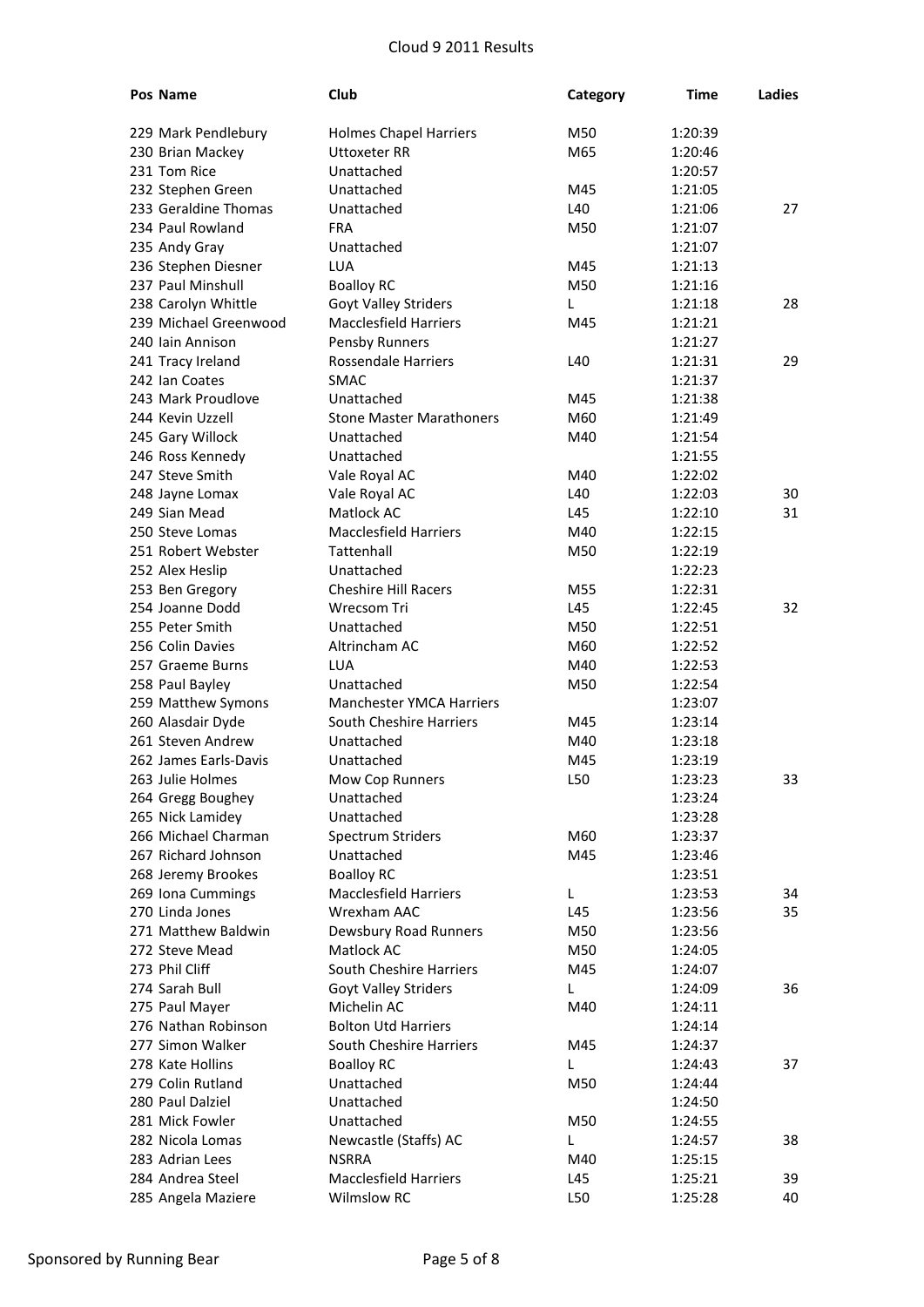| Pos Name              | Club                            | Category | Time    | Ladies |
|-----------------------|---------------------------------|----------|---------|--------|
| 286 Sean Comiskey     | Unattached                      |          | 1:25:35 |        |
| 287 Matthew Eggerton  | Unattached                      |          | 1:25:40 |        |
| 288 Raymond Migocz    | Unattached                      | M60      | 1:25:47 |        |
| 289 Tracey Lander     | Littledown Harriers             | L45      | 1:25:54 | 41     |
| 290 Dianne Moore      | Unattached                      | L        | 1:26:01 | 42     |
| 291 David Brindley    | Unattached                      |          | 1:26:05 |        |
| 292 John White        | Unattached                      |          | 1:26:05 |        |
| 293 Clare Holdcroft   | Mow Cop Runners                 | L        | 1:26:13 | 43     |
| 294 Leon Holdgate     | Unattached                      |          | 1:26:22 |        |
| 295 Steve McNamara    | Unattached                      | M40      | 1:26:22 |        |
| 296 Caroline Hall     | <b>Wirral AC</b>                | L        | 1:26:25 | 44     |
| 297 Nigel Dean        | Unattached                      |          | 1:26:28 |        |
| 298 Andrea Cole       | <b>Runcorn Road Runners</b>     | L40      | 1:26:31 | 45     |
| 299 Dave Amber        | Unattached                      | M55      | 1:26:32 |        |
| 300 Kerry Ratcliffe   | <b>Boalloy RC</b>               | L        | 1:26:37 | 46     |
| 301 Philomena Smith   | <b>Goyt Valley Striders</b>     | L45      | 1:26:43 | 47     |
| 302 Pat Peers         | Pensby Runners                  | L45      | 1:26:57 | 48     |
| 303 Gill Darby        | Penny Lane Striders             | L45      | 1:27:15 | 49     |
| 304 Richard Johnson   | Unattached                      | M45      | 1:27:32 |        |
| 305 Billy Watkinson   | Unattached                      | M40      | 1:27:38 |        |
| 306 Steve Riley       | Unattached                      | M40      | 1:27:54 |        |
| 307 Gordon McLeod     | <b>Sunlight Runners</b>         | M50      | 1:27:59 |        |
| 308 Rachel Maskell    | Unattached                      | L        | 1:28:12 | 50     |
| 309 John Riley        | Northern Vets AC                | M70      | 1:28:16 |        |
| 310 Edward Roper      | Newport & District RC           |          | 1:28:34 |        |
| 311 Robert Corinaldi  | Unattached                      | M40      | 1:28:50 |        |
| 312 Tim Miller        | <b>Boalloy RC</b>               | M55      | 1:28:52 |        |
| 313 Carole Morrison   | <b>Sunlight Runners</b>         | L45      | 1:28:54 | 51     |
| 314 Don Bullough      | <b>Wilmslow RC</b>              | M50      | 1:29:02 |        |
| 315 Valerie Kinvig    | Vale Royal AC                   | L45      | 1:29:03 | 52     |
| 316 David Shaw        | Unattached                      | M45      | 1:29:04 |        |
| 317 David Shoesmith   | <b>Macclesfield Harriers</b>    | M55      | 1:29:20 |        |
| 318 Mike O'Brien      | <b>Manchester YMCA Harriers</b> | M50      | 1:29:22 |        |
| 319 Keith Richardson  | Unattached                      | M55      | 1:29:30 |        |
| 320 Paul Graveney     | Unattached                      |          | 1:29:46 |        |
| 321 Miran Aprahemien  | Sale Harriers                   | M55      | 1:29:49 |        |
| 322 John Tomkinson    | Unattached                      | M55      | 1:29:54 |        |
| 323 Kassie Smith      | <b>LUA</b>                      | L        | 1:30:01 | 53     |
| 324 Jane Sherratt     | Unattached                      | L        | 1:30:09 | 54     |
| 325 Emma King         | <b>Boalloy RC</b>               | L        | 1:30:14 | 55     |
| 326 Alexis Dinsmor    | Pennine                         | L60      | 1:30:16 | 56     |
| 327 Greg Stuart       | Unattached                      |          | 1:30:17 |        |
| 328 Ian Kennedy       | Unattached                      |          | 1:30:18 |        |
| 329 Sam Hope          | Unattached                      |          | 1:30:21 |        |
| 330 Brian Kelson      | Newport & District RC           | M50      | 1:30:49 |        |
| 331 Catriona Marshall | <b>Wilmslow RC</b>              | L40      | 1:30:55 | 57     |
| 332 Jon Heathfield    | Dark Peak FR                    | M45      | 1:30:57 |        |
| 333 Jen Chambers      | Tattenhall                      | L        | 1:31:01 | 58     |
| 334 Ed Dyson          | <b>Glossopdale Harriers</b>     |          | 1:31:07 |        |
| 335 Stephen Langford  | Unattached                      | M50      | 1:31:10 |        |
| 336 Zoe Robinson      | Unattached                      | L        | 1:31:45 | 59     |
| 337 Ryan Pope         | Unattached                      |          | 1:31:45 |        |
| 338 Adam Cole         | Unattached                      |          | 1:31:47 |        |
| 339 James McinTyre    | LUA                             |          | 1:31:51 |        |
| 340 Phil Harris       | Unattached                      |          | 1:31:54 |        |
| 341 Perry Wyatt       | Sandbach Striders               | M50      | 1:31:56 |        |
| 342 John Walker       | Unattached                      |          | 1:31:57 |        |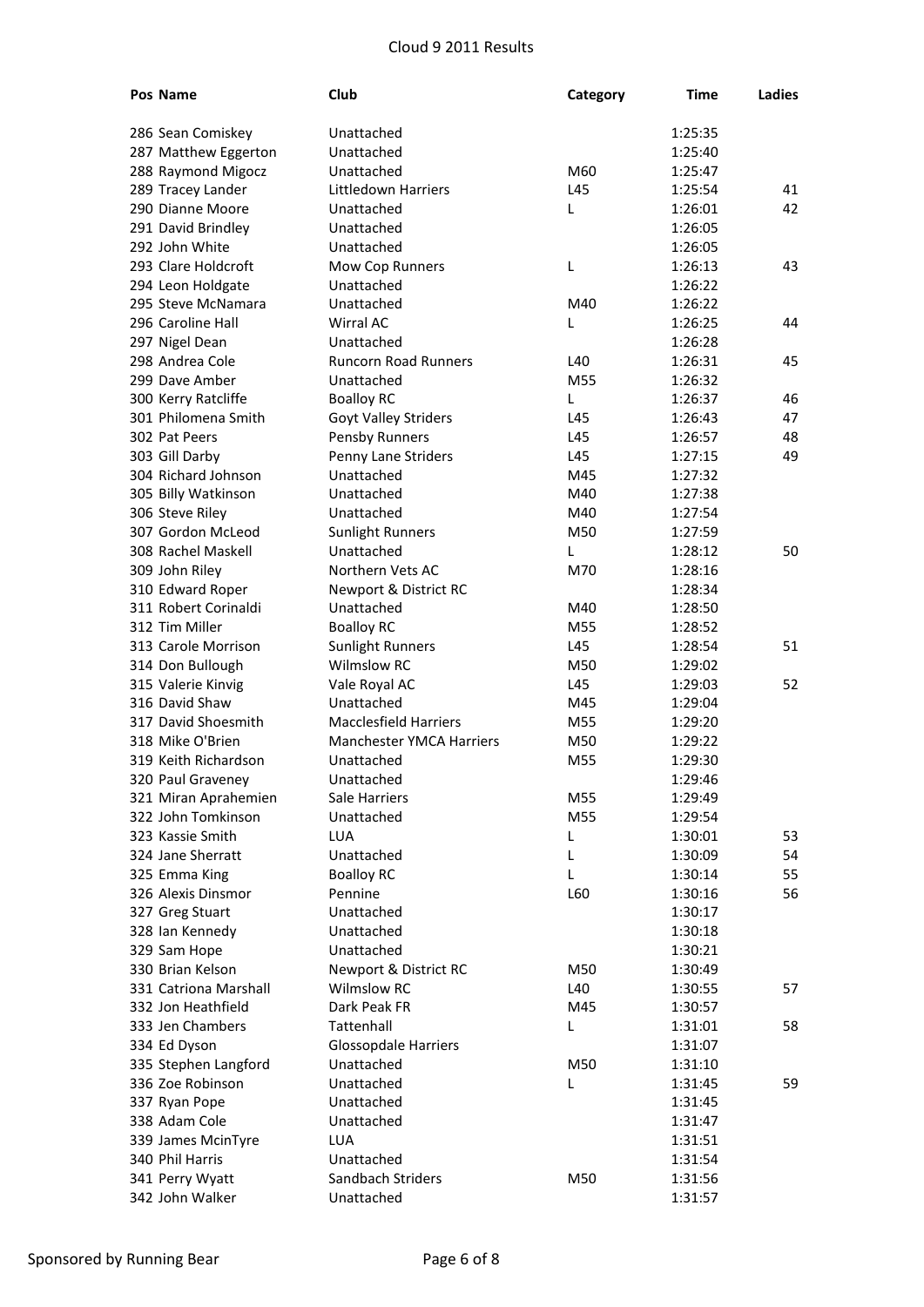| Pos Name                | Club                                    | Category | Time    | Ladies |
|-------------------------|-----------------------------------------|----------|---------|--------|
| 343 Sarah Thomas        | Unattached                              | L        | 1:32:24 | 60     |
| 344 Maxine Ison         | <b>Totley AC</b>                        | L45      | 1:32:25 | 61     |
| 345 Peter Ling          | LUA                                     | M40      | 1:32:29 |        |
| 346 Nicola Mapes        | Unattached                              | L        | 1:32:31 | 62     |
| 347 Rachel McCurrie     | Unattached                              | L        | 1:32:32 | 63     |
| 348 Robert McCurrie     | Unattached                              | M40      | 1:32:32 |        |
| 349 Richard Peuram      | Wirksworth RC                           |          | 1:32:53 |        |
| 350 Nicky Owen          | <b>Cheshire Hash House Harriers</b>     | L50      | 1:33:01 | 64     |
| 351 Mick Tobin          | South Cheshire Harriers                 | M50      | 1:33:10 |        |
| 352 Louise Goodhill     | Unattached                              | L40      |         |        |
|                         |                                         |          | 1:33:27 | 65     |
| 353 Jack Miller         | Unattached<br><b>Stafford Triathlon</b> |          | 1:33:29 |        |
| 354 Steve Cartlidge     |                                         | M50      | 1:33:35 |        |
| 355 Lisa Percox         | <b>Stafford Harriers</b>                | L40      | 1:33:35 | 66     |
| 356 Karl Smith          | Goyt Valley Striders                    | M45      | 1:33:45 |        |
| 357 Kate Robinson       | Unattached                              | L        | 1:33:54 | 67     |
| 358 Giles Robinson      | Unattached                              |          | 1:33:54 |        |
| 359 Heather Garland     | Unattached                              | L        | 1:33:54 | 68     |
| 360 Karen Jones         | Runcorn Road Runners                    | L        | 1:33:54 | 69     |
| 361 Paul Edmondson      | Unattached                              |          | 1:33:59 |        |
| 362 Mark Capper         | Unattached                              | M45      | 1:34:01 |        |
| 363 KD Murray           | <b>Stafford Harriers</b>                | L50      | 1:34:07 | 70     |
| 364 Sally Rigby         | LUA                                     | L40      | 1:34:35 | 71     |
| 365 John Lawton         | Sandbach Striders                       | M60      | 1:34:39 |        |
| 366 Robert Kettle       | Sandbach Striders                       | M60      | 1:34:44 |        |
| 367 Ian Rooney          | Unattached                              | L        | 1:34:59 | 72     |
| 368 Joe Park            | Cheshire Tally-Ho                       | M70      | 1:35:04 |        |
| 369 Andrew Watkinson    | <b>Peeler Road Runners</b>              |          | 1:35:10 |        |
| 370 Jill Young          | Sandbach Striders                       | L40      | 1:35:11 | 73     |
| 371 Tim Donnelly        | Unattached                              |          | 1:35:12 |        |
| 372 Jill Norman         | <b>SMAC</b>                             | L50      | 1:35:13 | 74     |
| 373 Tony Mok            | Unattached                              |          | 1:35:22 |        |
| 374 Tracy Vernon        | <b>Goyt Valley Striders</b>             | L45      | 1:35:25 | 75     |
| 375 Julie Tooth         | <b>Chase Harriers</b>                   | L40      | 1:35:28 | 76     |
| 376 Lorna Fentrell      | South Cheshire Harriers                 | L45      | 1:35:31 | 77     |
| 377 Mark Mills          | South Cheshire Harriers                 | M45      | 1:36:16 |        |
| 378 Colin Waterworth    | <b>Horwich Harriers</b>                 | M50      | 1:36:32 |        |
| 379 Tim Cleasby         | Unattached                              |          | 1:36:34 |        |
| 380 Maggie Jones        | Altrincham AC                           | L50      | 1:36:34 | 78     |
| 381 Lucinda Stone       | <b>SMAC</b>                             | L        | 1:36:35 | 79     |
| 382 Cath Vousden        | Unattached                              | L45      | 1:37:09 | 80     |
| 383 John Corn           | Unattached                              | M40      | 1:37:10 |        |
| 384 Catherine Lancaster | Pensby Runners                          | L50      | 1:37:12 | 81     |
| 385 Mandy Moore         | <b>Totley AC</b>                        | L45      | 1:37:14 | 82     |
| 386 Graham Povey        | Unattached                              |          | 1:38:19 |        |
| 387 Jon Ashby           | <b>LUA</b>                              | M40      | 1:38:28 |        |
| 388 Nigel Lee           | Newcastle (Staffs) AC                   | M55      | 1:38:31 |        |
| 389 Cath Applewhite     | Unattached                              | L40      | 1:38:40 | 83     |
| 390 Claire Elsworth     | Goyt Valley Striders                    | L        | 1:38:41 | 84     |
| 391 David Hayton        | Unattached                              | M50      | 1:38:44 |        |
| 392 Tracy Parry         | Astley & Tyldesley Road Runners         | L        | 1:38:49 | 85     |
| 393 Victoria Healey     | Unattached                              | L        | 1:39:01 | 86     |
| 394 Paul Nicholls       | Sandbach Striders                       | M40      | 1:39:09 |        |
| 395 Dawn Hilditch       | Unattached                              | L40      | 1:39:11 | 87     |
| 396 Elizabeth O'Keeffe  | Sandbach Striders                       | L50      | 1:39:20 | 88     |
| 397 Michael Jones       | <b>Stafford Harriers</b>                | M65      | 1:39:48 |        |
| 398 Jill Kelson         | Newport & District RC                   | L45      | 1:40:12 | 89     |
| 399 Jean Dolan          | Altrincham AC                           | L        | 1:40:18 | 90     |